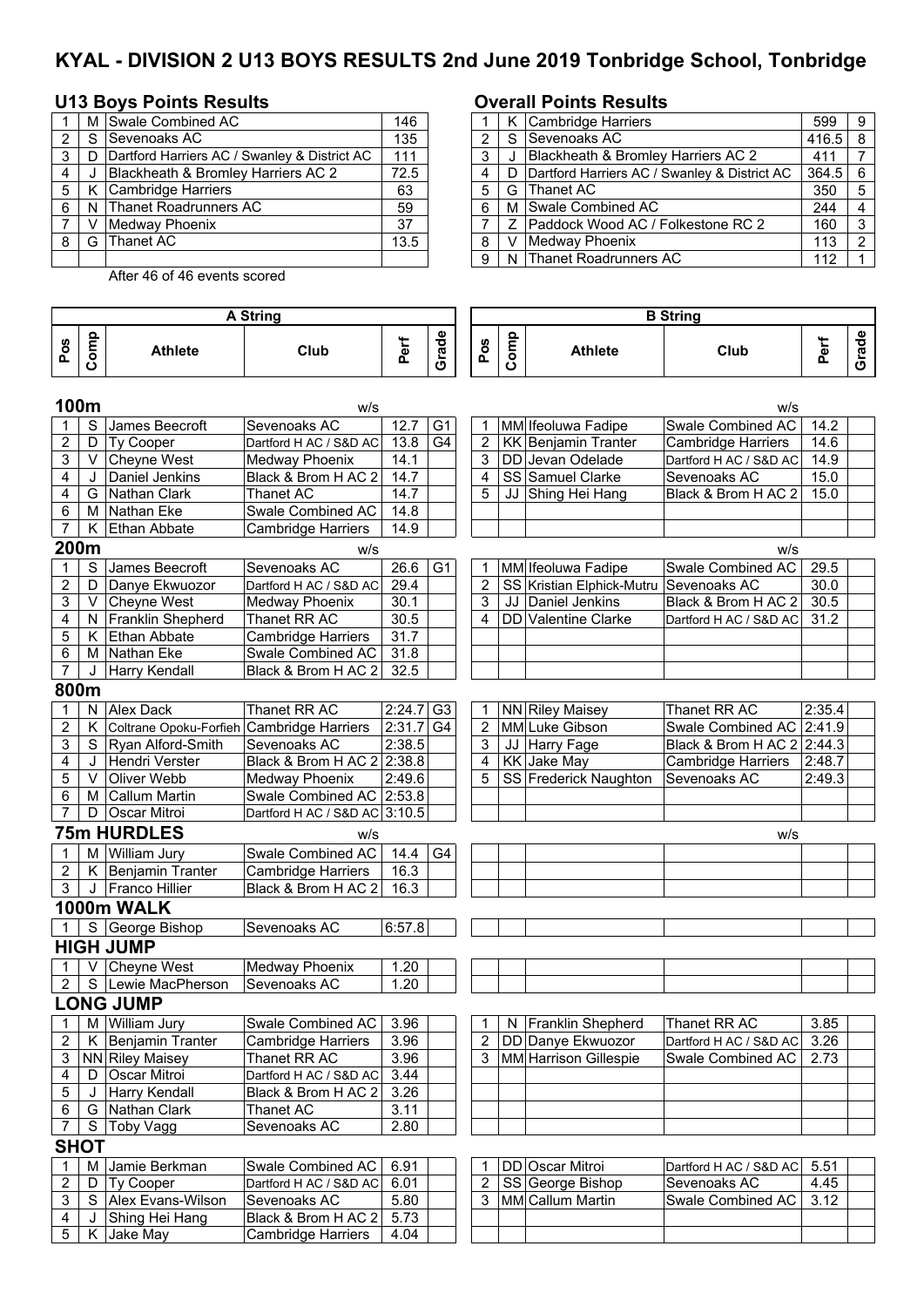## **DISCUS**

|                |  | M IJamie Berkman      | <b>Swale Combined AC</b>                                                                  | 18.61    | G4 |               |  | SS Max Allchin        | lSevenoaks AC                | 12.14 |  |
|----------------|--|-----------------------|-------------------------------------------------------------------------------------------|----------|----|---------------|--|-----------------------|------------------------------|-------|--|
| 2              |  | D Jack Rider          | Dartford H AC / S&D AC                                                                    | 18.36 G4 |    | $\mathcal{P}$ |  | MM Harrison Gillespie | <b>Swale Combined AC</b>     | 9.48  |  |
| 3              |  | S Allex Evans-Wilson  | <b>Sevenoaks AC</b>                                                                       | 15.84    |    |               |  |                       |                              |       |  |
| <b>JAVELIN</b> |  |                       |                                                                                           |          |    |               |  |                       |                              |       |  |
|                |  | M IJamie Berkman      | Swale Combined AC I 22.88 I                                                               |          | G4 |               |  | MM William Jurv       | Swale Combined AC   21.66 G4 |       |  |
| 2              |  | N Alex Dack           | Thanet RR AC                                                                              | 21.91    | G4 | 2             |  | D Ty Cooper           | Dartford H AC / S&D AC 18.26 |       |  |
| 3              |  | <b>IDD</b> Jack Rider | Dartford H AC / S&D AC                                                                    | 19.63    |    |               |  |                       |                              |       |  |
| 4              |  | S Alex Evans-Wilson   | <b>Sevenoaks AC</b>                                                                       | 12.95    |    |               |  |                       |                              |       |  |
| 4x100m RELAYS  |  |                       |                                                                                           |          |    |               |  |                       |                              |       |  |
|                |  |                       | Inistian Flubial: Mutuu Alay Fuana Wilaan Lawis MaaDharaan Jameen Denomft<br>$F^{\wedge}$ |          |    |               |  |                       |                              |       |  |

|  | ⅠS ISevenoaks AC | Kristian Elphick-Mutru, Alex Evans-Wilson, Lewie MacPherson, James Beecroft             | 56.1 |  |
|--|------------------|-----------------------------------------------------------------------------------------|------|--|
|  |                  | 2   D   Dartford H AC / S&D AC Ty Cooper, Oscar Mitroi, Danye Ekwuozor, Jevan Odelade   | 60.1 |  |
|  |                  | 3 J J Black & Brom H AC 2 Daniel Jenkins, Harry Kendall, Shing Hei Hang, Hendri Verster | 60.6 |  |
|  |                  | M Swale Combined AC William Jury, Ifeoluwa Fadipe, Harrison Gillespie, Nathan Eke       | 61.8 |  |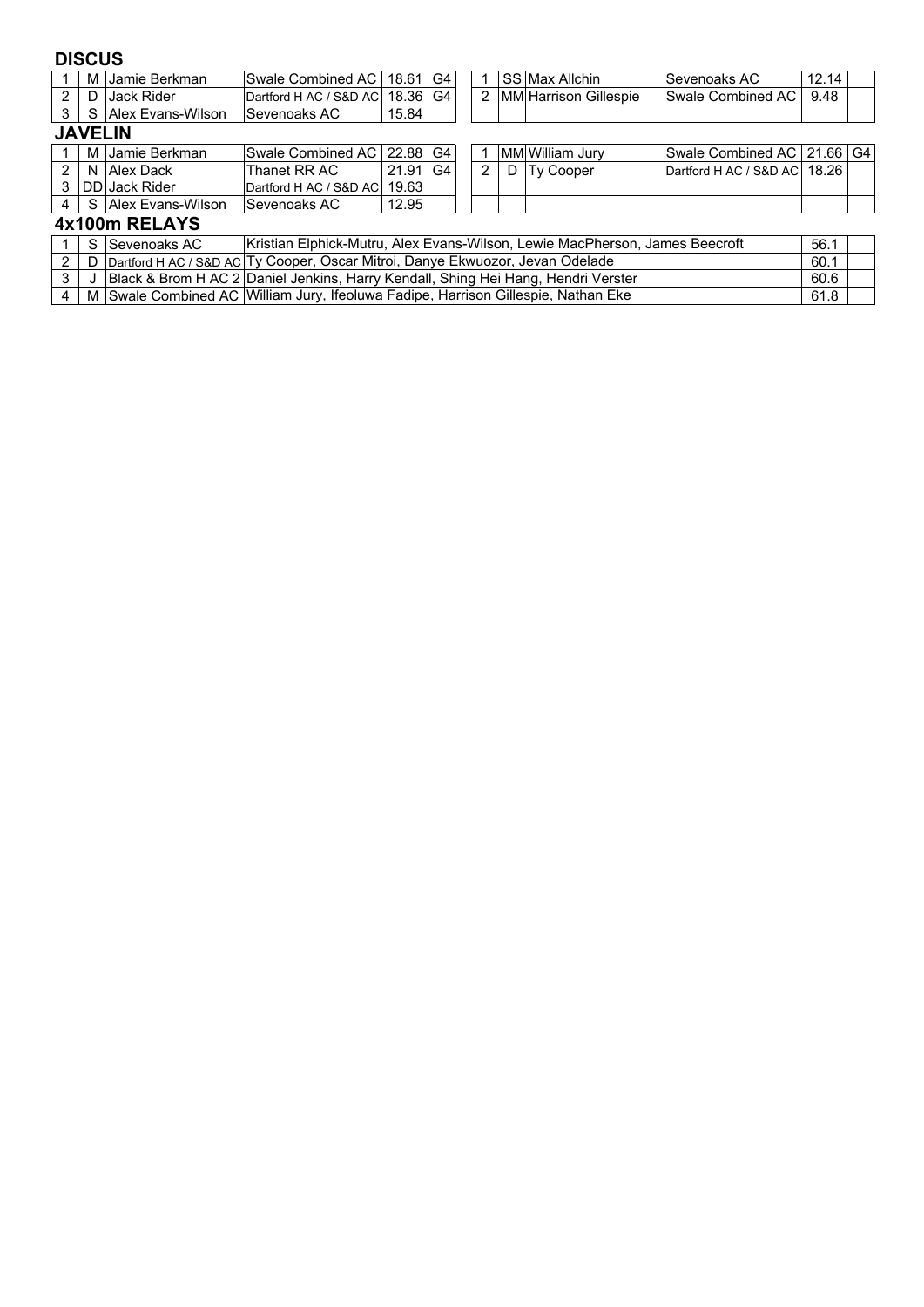# **KYAL - DIVISION 2 U15 BOYS RESULTS 2nd June 2019 Tonbridge School, Tonbridge**

## **U15 Boys Points Results Overall Points Results**

|   |    | K Cambridge Harriers                         | 228 |   |     | K Cambridge Harriers                           |
|---|----|----------------------------------------------|-----|---|-----|------------------------------------------------|
|   |    | Paddock Wood AC / Folkestone RC 2            | 99  |   |     | S Sevenoaks AC                                 |
|   |    | S Sevenoaks AC                               | 88  | 3 |     | Blackheath & Bromley Harriers AC 2             |
|   | D. | Dartford Harriers AC / Swanley & District AC | 87  | 4 |     | D Dartford Harriers AC / Swanley & District AC |
| 5 |    | Blackheath & Bromley Harriers AC 2           | 86  | 5 | G I | lThanet AC                                     |
| 6 | G  | Thanet AC                                    | 59  | 6 |     | M Swale Combined AC                            |
|   |    | M Swale Combined AC                          | 14  |   |     | Z   Paddock Wood AC / Folkestone RC 2          |
| 8 |    | N Thanet Roadrunners AC                      | 8   | 8 |     | Medway Phoenix                                 |
|   |    |                                              |     | 9 |     | N Thanet Roadrunners AC                        |

After 46 of 46

 $\overline{\phantom{a}}$ 

|    |       | K Cambridge Harriers                           | 228 |  | K Cambridge Harriers                           | 599   | 9 |
|----|-------|------------------------------------------------|-----|--|------------------------------------------------|-------|---|
|    |       | 2   Z Paddock Wood AC / Folkestone RC 2        | 99  |  | S Sevenoaks AC                                 | 416.5 |   |
|    | 3 I S | Sevenoaks AC                                   | 88  |  | J Blackheath & Bromley Harriers AC 2           | 411   |   |
| 4  |       | D Dartford Harriers AC / Swanley & District AC | 87  |  | D Dartford Harriers AC / Swanley & District AC | 364.5 |   |
| 5  |       | Blackheath & Bromley Harriers AC 2             | 86  |  | G Thanet AC                                    | 350   |   |
| 61 | G     | Thanet AC                                      | 59  |  | M Swale Combined AC                            | 244   |   |
|    |       | M Swale Combined AC                            | 14  |  | Z Paddock Wood AC / Folkestone RC 2            | 160   |   |
|    |       | 8   N Thanet Roadrunners AC                    | 8   |  | V Medway Phoenix                               | 113   |   |
|    |       |                                                |     |  | N Thanet Roadrunners AC                        | 112   |   |

 $\overline{\phantom{0}}$ 

|                    |               |                                            | <b>A String</b>               |         |                |                | <b>B</b> String |                                             |                            |         |       |  |
|--------------------|---------------|--------------------------------------------|-------------------------------|---------|----------------|----------------|-----------------|---------------------------------------------|----------------------------|---------|-------|--|
| Pos                | Comp          | <b>Athlete</b>                             | Club                          | Perf    | Grade          | Pos            | Comp            | <b>Athlete</b>                              | Club                       | Perf    | Grade |  |
| 100m               |               |                                            | w/s                           |         |                |                |                 |                                             | w/s                        |         |       |  |
|                    | Κ             | Dante Legister                             | <b>Cambridge Harriers</b>     | 11.7    | G <sub>1</sub> |                |                 | KK Shaquille Fernandez-Folkes               | <b>Cambridge Harriers</b>  | 12.3    | G4    |  |
| $\overline{c}$     | G             | Joshua Perry                               | <b>Thanet AC</b>              | 12.1    | G <sub>3</sub> | $\overline{2}$ |                 | SS Juan Barnard                             | Sevenoaks AC               | 13.4    |       |  |
| 3                  | Z             | Rio Sharma                                 | Padd W AC / Folk RC 2         | 13.0    |                | 3              |                 | ZZ Kobey Permaul                            | Padd W AC / Folk RC 2      | 13.4    |       |  |
| 4                  | J             | Ethan Alapafuja                            | Black & Brom H AC 2           | 13.3    |                | 4              |                 | JJ Mike Sudolski                            | Black & Brom H AC 2        | 13.7    |       |  |
| 5                  | S             | Quinn Taylor                               | Sevenoaks AC                  | 13.4    |                | 5              |                 | GG Harvey Humpheryes                        | <b>Thanet AC</b>           | 14.1    |       |  |
| 6                  | D             | Lewis Groombridge                          | Dartford H AC / S&D AC        | 13.7    |                | 6              |                 | <b>DD</b> Adam Parsons                      | Dartford H AC / S&D AC     | 14.5    |       |  |
| 200m               |               |                                            | w/s                           |         |                |                |                 |                                             | w/s                        |         |       |  |
| 1                  | Κ             | Shaquille Fernandez-Folkes                 | <b>Cambridge Harriers</b>     | 24.6    | G <sub>3</sub> | 1              |                 | KK Dante Legister                           | Cambridge Harriers         | 25.2    | G4    |  |
| $\overline{c}$     | G             | Joshua Perry                               | Thanet AC                     | 24.8    | G <sub>3</sub> | 2              |                 | JJ Ethan Alapafuja                          | Black & Brom H AC 2        | 27.0    |       |  |
| 3                  | Z             | Jack Doubtfire                             | Padd W AC / Folk RC 2         | 26.2    |                | $\mathfrak{S}$ |                 | ZZ Kobey Permaul                            | Padd W AC / Folk RC 2      | 27.0    |       |  |
| 4                  | J             | Nathan Firla                               | Black & Brom H AC 2           | 26.8    |                | 4              |                 | GG Harvey Humpheryes                        | <b>Thanet AC</b>           | 29.0    |       |  |
| 5                  | $\mathbf S$   | Juan Barnard                               | Sevenoaks AC                  | 27.0    |                | 5              |                 | SS Rory Pocknall                            | Sevenoaks AC               | 29.9    |       |  |
| 6                  | D             | Lewis Groombridge                          | Dartford H AC / S&D AC        | 28.5    |                |                |                 |                                             |                            |         |       |  |
|                    |               |                                            |                               |         |                |                |                 |                                             |                            |         |       |  |
| 800m               |               |                                            |                               |         |                |                |                 |                                             |                            |         |       |  |
| 1                  | D             | Luke Fenton                                | Dartford H AC / S&D AC 2:17.5 |         | G4             | 1              | Κ               | Thomas Carbin                               | Cambridge Harriers         | 2:30.2  |       |  |
| $\overline{2}$     |               | <b>KK</b> Gervace Card                     | Cambridge Harriers            | 2:24.8  |                | 2              | $\cdot$         | Oscar Witcombe                              | Black & Brom H AC 2 2:31.0 |         |       |  |
| 3                  |               | JJ Sam Stuart                              | Black & Brom H AC 2 2:26.4    |         |                | 3              |                 | MM Finlay Ashford                           | Swale Combined AC 2:34.4   |         |       |  |
| 4                  |               | N Dylan Leach                              | Thanet RR AC                  | 2:27.9  |                |                |                 |                                             |                            |         |       |  |
| 5                  |               | M Louis Ashford                            | Swale Combined AC 2:33.9      |         |                |                |                 |                                             |                            |         |       |  |
| 6                  |               | G Andrew Ramsamy                           | Thanet AC                     | 3:01.4  |                |                |                 |                                             |                            |         |       |  |
| 80m HURDLES<br>w/s |               |                                            |                               |         |                |                |                 |                                             | w/s                        |         |       |  |
| 1                  | K.            | Carlos Rojo-thigo                          | <b>Cambridge Harriers</b>     | 12.7    | G <sub>3</sub> | 1              |                 | KK Reuben Chandler                          | <b>Cambridge Harriers</b>  | 14.0    |       |  |
| $\overline{2}$     |               | D   Lewis Groombridge                      | Dartford H AC / S&D AC        | 13.7    |                |                |                 |                                             |                            |         |       |  |
|                    |               | 2000m Walk                                 |                               |         |                |                |                 |                                             |                            |         |       |  |
|                    |               |                                            |                               |         |                | 1              |                 |                                             |                            |         |       |  |
| $\mathbf 1$        |               | K Christian Hopper                         | Cambridge Harriers            | 10:04.5 |                |                |                 | <b>KK Mubarrak Salih</b>                    | <b>Cambridge Harriers</b>  | 16:17.1 |       |  |
|                    |               | <b>HIGH JUMP</b>                           |                               |         |                |                |                 |                                             |                            |         |       |  |
| 1                  |               | K Kieran Onyango                           | <b>Cambridge Harriers</b>     | 1.55    | G4             |                |                 | <b>KK Thomas Carbin</b>                     | <b>Cambridge Harriers</b>  | 1.35    |       |  |
| 2                  |               | Z Emmaunel Virginie                        | Padd W AC / Folk RC 2         | 1.30    |                |                |                 |                                             |                            |         |       |  |
| 3                  | J             | <b>Oscar Witcombe</b>                      | Black & Brom H AC 2           | 1.20    |                |                |                 |                                             |                            |         |       |  |
|                    |               | <b>LONG JUMP</b>                           |                               |         |                |                |                 |                                             |                            |         |       |  |
|                    | Z             | Jack Doubtfire                             | Padd W AC / Folk RC 2         | 5.27    | G4             | 1              | K               | Reuben Chandler                             | <b>Cambridge Harriers</b>  | 3.86    |       |  |
| 2                  |               | J Nathan Firla                             | Black & Brom H AC 2           | 4.27    |                | $\overline{2}$ |                 | ZZ Emmaunel Virginie                        | Padd W AC / Folk RC 2      | 3.70    |       |  |
|                    |               | 3 S Rory Pocknall                          | Sevenoaks AC                  | 4.00    |                | $\overline{3}$ |                 | SS Reuben Holmes                            | Sevenoaks AC               | 3.54    |       |  |
| 4                  |               | <b>KK Dante Legister</b>                   | <b>Cambridge Harriers</b>     | 3.87    |                |                |                 |                                             |                            |         |       |  |
| 5                  | D             | <b>Adam Parsons</b>                        | Dartford H AC / S&D AC        | 3.39    |                |                |                 |                                             |                            |         |       |  |
| <b>SHOT</b>        |               |                                            |                               |         |                |                |                 |                                             |                            |         |       |  |
|                    |               |                                            |                               |         |                |                |                 |                                             |                            |         |       |  |
| $\mathbf{1}$       |               | KK Nico Augustus Marino Cambridge Harriers |                               | 8.22    |                |                | Z               | Rio Sharma                                  | Padd W AC / Folk RC 2      | 6.23    |       |  |
| 2                  |               | ZZ Kobey Permaul                           | Padd W AC / Folk RC 2         | 7.38    |                | $\overline{2}$ | D               | Kai Barham                                  | Dartford H AC / S&D AC     | 6.18    |       |  |
| 3                  |               | SS Alex Holden                             | Sevenoaks AC                  | 6.89    |                |                |                 |                                             |                            |         |       |  |
| 4                  |               | DD Joshua Luckman                          | Dartford H AC / S&D AC        | 6.64    |                |                |                 |                                             |                            |         |       |  |
|                    | <b>DISCUS</b> |                                            |                               |         |                |                |                 |                                             |                            |         |       |  |
| 1                  |               | K Nico Augustus Marino Cambridge Harriers  |                               | 26.86   | G4             |                |                 | KK Theodore Hafford Tear Cambridge Harriers |                            | 20.72   |       |  |
| 2                  | S             | Quinn Taylor                               | Sevenoaks AC                  | 26.28   | G4             | $\overline{2}$ |                 | DD Solomon Clarke                           | Dartford H AC / S&D AC     | 14.26   |       |  |
| 3                  |               | D   Kai Barham                             | Dartford H AC / S&D AC        | 22.62   |                |                |                 | SS Henry Smith                              | Sevenoaks AC               | nm      |       |  |
| 4                  | Z             | <b>Emmaunel Virginie</b>                   | Padd W AC / Folk RC 2         | 14.84   |                |                |                 |                                             |                            |         |       |  |
| $\sqrt{5}$         |               | G   Andrew Ramsamy                         | Thanet AC                     | 13.69   |                |                |                 |                                             |                            |         |       |  |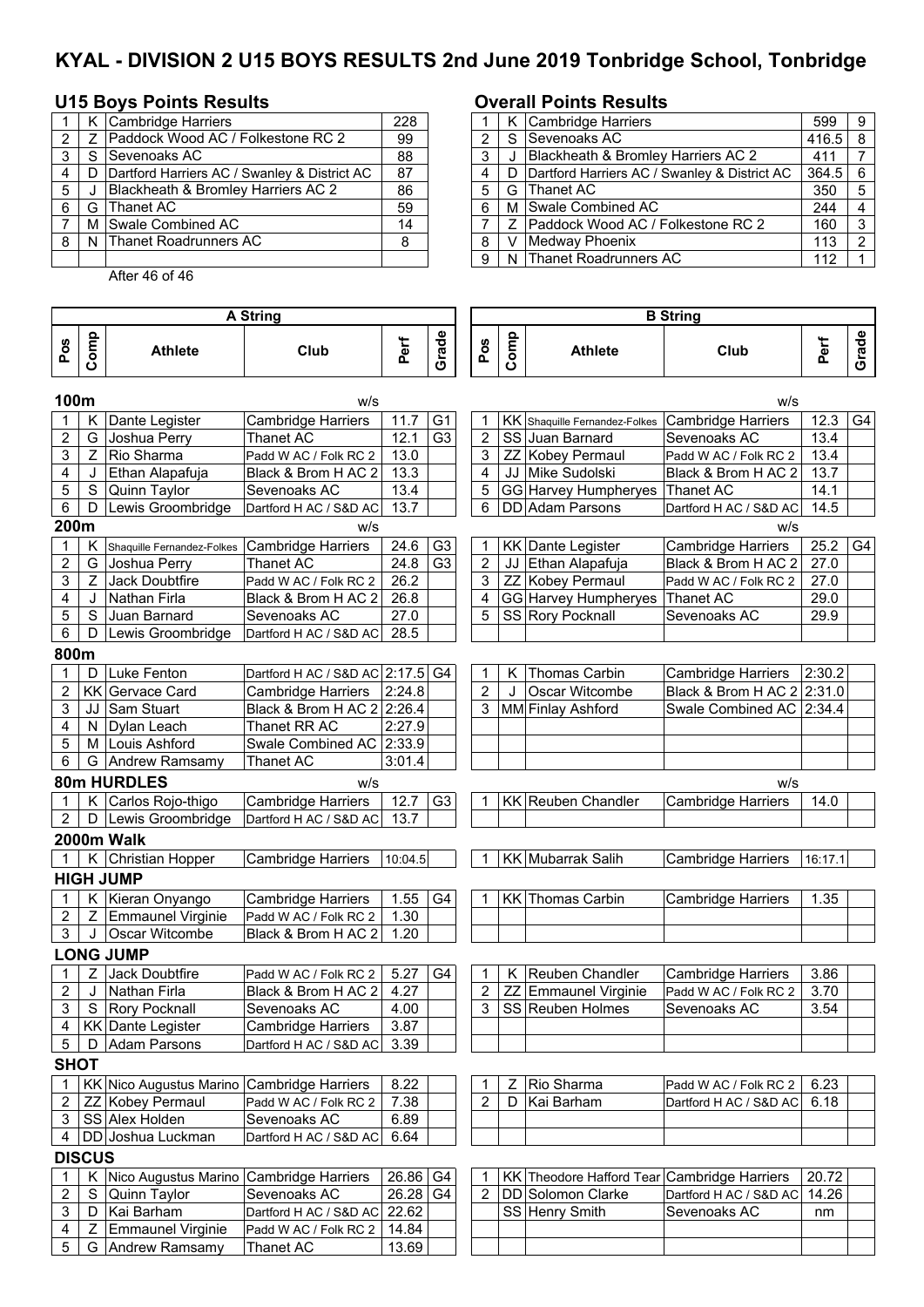### **JAVELIN**

|  | [Theodore Hafford Tear Cambridge Harriers] |                              | 36.37 | G4 |  | l KK lNico Augustus Marino lCambridge Harriers |               | 26.42 |  |
|--|--------------------------------------------|------------------------------|-------|----|--|------------------------------------------------|---------------|-------|--|
|  | <b>Quinn Tavlor</b>                        | ISevenoaks AC                | 23.39 |    |  | l SS lHenrv Smith_                             | lSevenoaks AC | 18.43 |  |
|  | Joshua Luckman                             | Dartford H AC / S&D AC 15.71 |       |    |  | <b>IGGIJoshua Perrv</b>                        | Thanet AC     | 4.06  |  |
|  | ⊟Andrew Ramsamv                            | Thanet AC                    | 14.52 |    |  |                                                |               |       |  |

# **RELAYS**

|     |        |                                                                                       | K Cambridge Harriers Dante Legister, Mubarrak Salih, Kieran Onyango, Shaquille Fernandez-Folkes | 48.0   |  |  |  |  |  |
|-----|--------|---------------------------------------------------------------------------------------|-------------------------------------------------------------------------------------------------|--------|--|--|--|--|--|
|     |        |                                                                                       | Black & Brom H AC 2 Sam Stuart, Ethan Alapafuja, Mike Sudolski, Nathan Firla                    | 52.4   |  |  |  |  |  |
| 3   |        | . Padd W AC / Folk RC 2 DJack Doubtfire, Kobey Permaul, Emmaunel Virginie, Rio Sharma |                                                                                                 |        |  |  |  |  |  |
|     |        | Quinn Taylor, Rory Pocknall, Reuben Holmes, Juan Barnard<br>4 S Sevenoaks AC          |                                                                                                 |        |  |  |  |  |  |
|     | 4x300m |                                                                                       |                                                                                                 |        |  |  |  |  |  |
|     |        |                                                                                       | K Cambridge Harriers   Nathan Awoyele, Gervace Card, Mubarrak Salih, Kieran Onyango             | 2:44.0 |  |  |  |  |  |
| 2 I |        | │ │Black & Brom H AC 2│Sam Stuart, Ethan Alapafuja, Mike Sudolski, Nathan Firla       |                                                                                                 |        |  |  |  |  |  |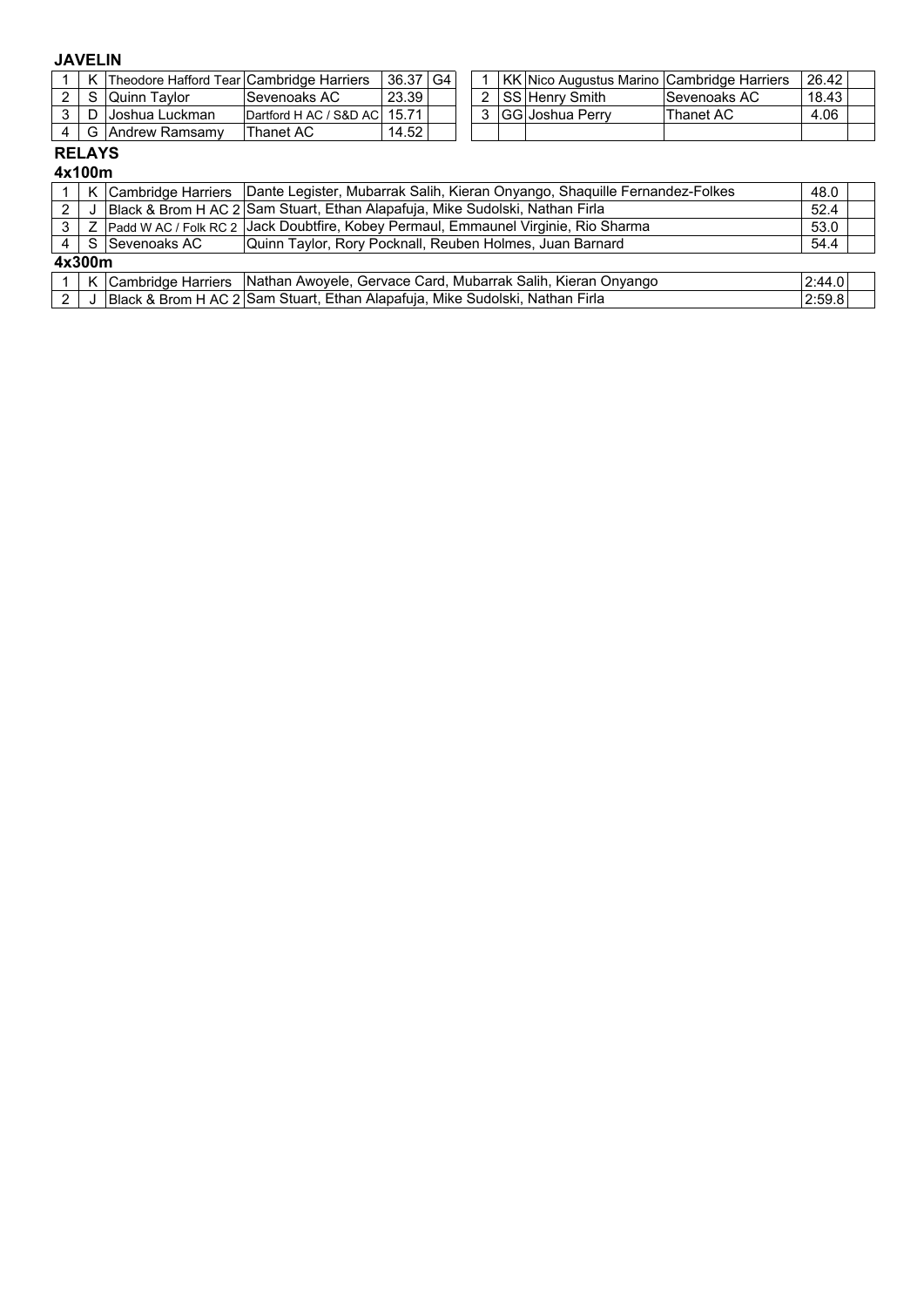# **KYAL - DIVISION 2 U13 GIRLS RESULTS 2nd June 2019 Tonbridge School, Tonbridge**

#### **U13 Girls Points Results Overall Points Results**

|   | Blackheath & Bromley Harriers AC 2           | 139 |   | K Cambridge Harriers                           | 599       | $\overline{9}$ |
|---|----------------------------------------------|-----|---|------------------------------------------------|-----------|----------------|
| ົ | Sevenoaks AC                                 | 120 |   | S Sevenoaks AC                                 | $416.5$ 8 |                |
|   | G Thanet AC                                  | 120 |   | Blackheath & Bromley Harriers AC 2             | 411       |                |
|   | Cambridge Harriers                           | 96  |   | D Dartford Harriers AC / Swanley & District AC | $364.5$ 6 |                |
| 5 | Dartford Harriers AC / Swanley & District AC | 79  |   | G Thanet AC                                    | 350       | $\vert 5$      |
| 6 | M Swale Combined AC                          | 32  | 6 | M Swale Combined AC                            | 244       | $\overline{4}$ |
|   | Medway Phoenix                               | 22  |   | Z   Paddock Wood AC / Folkestone RC 2          | 160       | $\vert$ 3      |
|   |                                              |     | 8 | V Medway Phoenix                               | 113       | l 2            |
|   |                                              |     |   | 9   N Thanet Roadrunners AC                    | 112       |                |
|   |                                              |     |   |                                                |           |                |

3 | J | Islay Pearson | Black & Brom H AC 2 | 15.58 G4

After 46 of 46 events scored

#### **Pos Comp Athlete Club Perf Grade Pos Comp Athlete Club Perf Grade 75m** w/s w/s J Emily Hayden de Carbonnieres Black & Brom H AC 2 | 11.1 | G4 | | 1 | KK Zafirah Alebiosu | Cambridge Harriers | 10.9 | G3 2 G Lily-Ann Showers Thanet AC 11.2 G4 2 JJ Azizah Olatunji Black & Brom H AC 2 11.2 G4 3 | D | Oluwatishe Olunloyo | Dartford H AC / S&D AC | 11.2 | G4 | 3 | DD | Georgiana Hastie | Dartford H AC / S&D AC | 11.4 4 S Maisy Aherne Sevenoaks AC 11.4 4 SS Abigail Hamshare Sevenoaks AC 12.0 5 | K Seren McKenzie | Cambridge Harriers | 11.5 | | | | 5 | GG | Bethany Shimmen-Smith | Thanet AC | 12.1 **150m** w/s w/s 1 | K | Nuriah Orhurhu | Cambridge Harriers | 21.7 | G4 | T | KK | Faith Assah | Cambridge Harriers | 21.6 | G4 2 J Emily Deveney Black & Brom H AC 2 21.7 G4 2 JJ Azizah Olatunji Black & Brom H AC 2 22.9<br>2 S Abigail Hamshare Sevenoaks AC 24.3 3 SS Emily Austin Sevenoaks AC 26.3 3 S Abigail Hamshare Sevenoaks AC 24.3<br>4 G Bethany Shimmen-Smith Thanet AC 24.3 G Bethany Shimmen-Smith 5 | D | Elleke Harris | Dartford H AC / S&D AC | 26.0 **800m** 1 J Lara Tunali-Flynn Black & Brom H AC 2 2:35.0 G3 1 JJ Lydia Witcombe Black & Brom H AC 2 2:47.8<br>2 K Abigail Richards Cambridge Harriers 2:42.5 2 KK Scarlett Bennett Cambridge Harriers 2:49.6 2 K Abigail Richards Cambridge Harriers 2:42.5 2 KK Scarlett Bennett Cambridge Harriers 2:49.6<br>2.43.0 3 S Lucy Edwards Sevenoaks AC 3:02.6 3 G Poppy Rowland-Hill 4 S Ella Baker Sevenoaks AC 2:50.0 5 | D Georgiana Hastie | Dartford H AC / S&D AC 2:58.3 6 V Nia Thomas Medway Phoenix 13:08.1 **70m HURDLES** w/s w/s 1 G Lily-Ann Showers Thanet AC 12.1 G2 1 GG Eve Seery Thanet AC 12.2 G2 2 J Alyssa Firla Black & Brom H AC 2 15.4 **1000m WALK** 1 S Lucy Edwards Sevenoaks AC 7:18.7 1 SS Connie Horley Sevenoaks AC 7:20.8 **HIGH JUMP** 1 G Poppy Rowland-Hill Thanet AC 1.49 G1 1 JJ Emily Deveney Black & Brom H AC 2 1.10 2 V Nia Thomas Medway Phoenix 1.25 G4<br>3 J Megan Barlow Black & Brom H AC 2 1.25 G4 J Megan Barlow Black & Brom H AC 2 1.25 G4 4 | D Elleke Harris | Dartford H AC / S&D AC 1.10 5 | K Orla Stanczyk | Cambridge Harriers | 1.10 **LONG JUMP**<br>1 | G | Eve Seery 1 G Eve Seery Thanet AC 4.22 G3 1 GG Lily-Ann Showers Thanet AC 3.76<br>2 D Georgiana Hastie Dartford H AC / S&D AC 3.78 2 J Megan Barlow Black & Brom H AC 2 3.45 2 D Georgiana Hastie Dartford H AC / S&D AC 3.78 2 J Megan Barlow Black & Brom H AC 2 3.45 3 | JJ Alyssa Firla Black & Brom H AC 2 | 3.50 | | | 3 | DD Summer Nash Dartford H AC / S&D AC | 2.79 4 K Nuriah Orhurhu (Cambridge Harriers | 3.29 | | | 4 KK Faith Assah (Cambridge Harriers | 2.03 5 S | Nitya Ravula | Sevenoaks AC | 3.06 6 | V | Nia Thomas | Medway Phoenix | 2.57 **SHOT**  1 G Poppy Rowland-Hill Thanet AC 18.15 G2 1 GG Eve Seery 1 Thanet AC 17.38 G3 2 S Emily Holden Sevenoaks AC 7.17 G4 2 SS Madeline Swindin Sevenoaks AC 6.97 G4 3 J Islay Pearson Black & Brom H AC 2 6.86 G4 3 DD Summer Nash Dartford H AC / S&D AC 5.20<br>4 JJ M Rachel Cockell Swale Combined AC 6.32 4 JJ Megan Barlow Black & Brom H AC 2 4.94 4 M Rachel Cockell Swale Combined AC 6.32 4 JJ Megan Barlow Black & Brom H AC 2<br>5 D Elleke Harris Dartford H AC / S&D AC 5.62 D Elleke Harris Dartford H AC / S&D AC 6 | K Orla Stanczyk | Cambridge Harriers | 4.98 **DISCUS** 1 | M Rachel Cockell Swale Combined AC | 16.65 | G4 | | 1 | SS | Nitya Ravula | Sevenoaks AC | 13.57 2 S Madeline Swindin Sevenoaks AC 15.96 G4 **A String B String**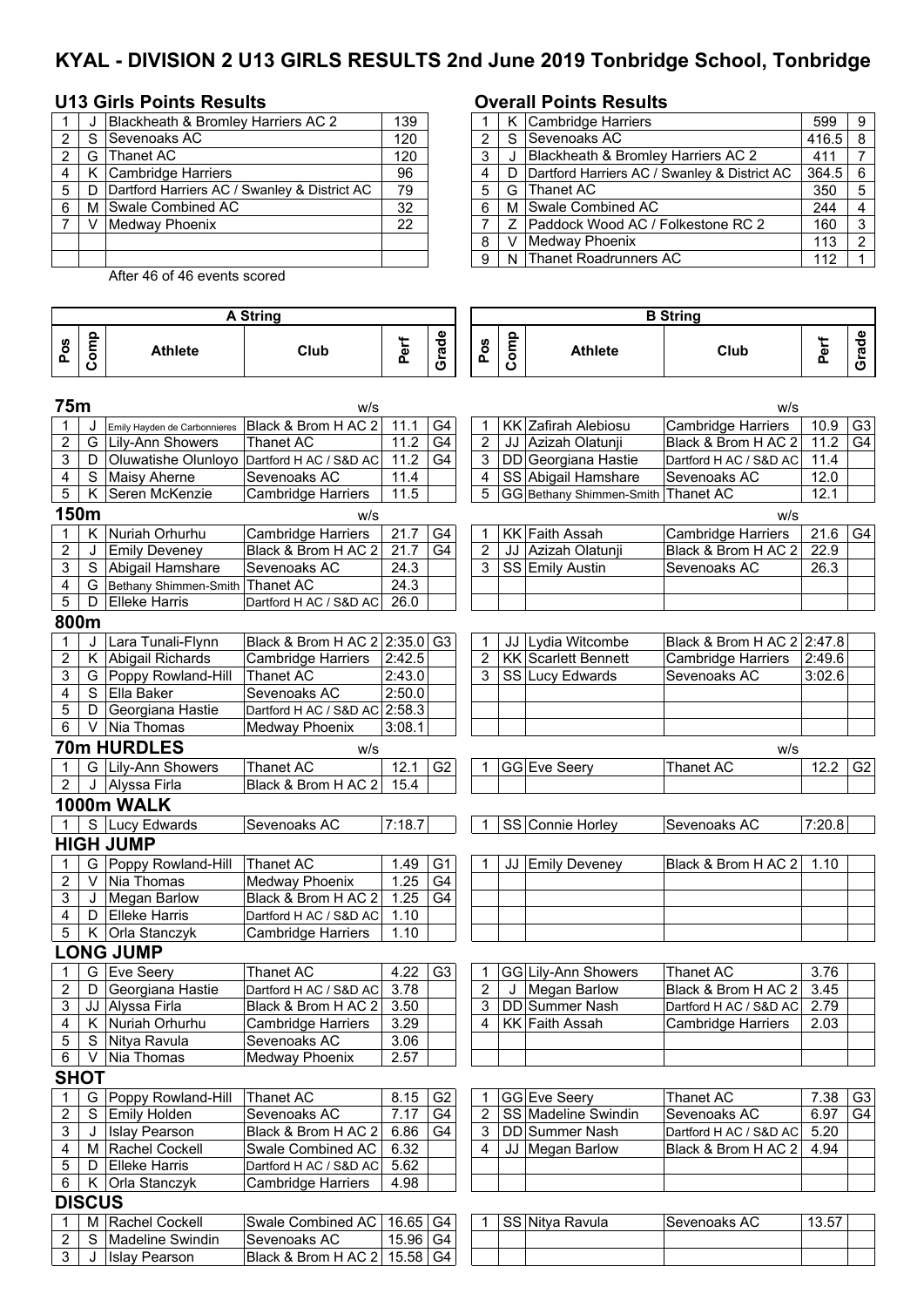### **HAMMER**

|               | M Rachel Cockell | Swale Combined AC   13.91                                                                     |                                                                        |  |  |  |  |      |      |  |  |
|---------------|------------------|-----------------------------------------------------------------------------------------------|------------------------------------------------------------------------|--|--|--|--|------|------|--|--|
|               | 2 D Summer Nash  | Dartford H AC / S&D AC 7.44                                                                   |                                                                        |  |  |  |  |      |      |  |  |
| 4x100m RELAYS |                  |                                                                                               |                                                                        |  |  |  |  |      |      |  |  |
|               |                  | 1   K Cambridge Harriers   Seren McKenzie, Nuriah Orhurhu, Faith Assah, Zafirah Alebiosu      |                                                                        |  |  |  |  |      | 57.8 |  |  |
|               | G Thanet AC      |                                                                                               | Lily-Ann Showers, Bethany Shimmen-Smith, Eve Seery, Poppy Rowland-Hill |  |  |  |  |      | 58.2 |  |  |
|               |                  | Black & Brom H AC 2 Emily Hayden de Carbonnieres, Azizah Olatunji, Alyssa Firla, Megan Barlow |                                                                        |  |  |  |  | 58.6 |      |  |  |

4 S Sevenoaks AC 62.6

Emily Holden, Emily Austin, Abigail Hamshare, Maisy Aherne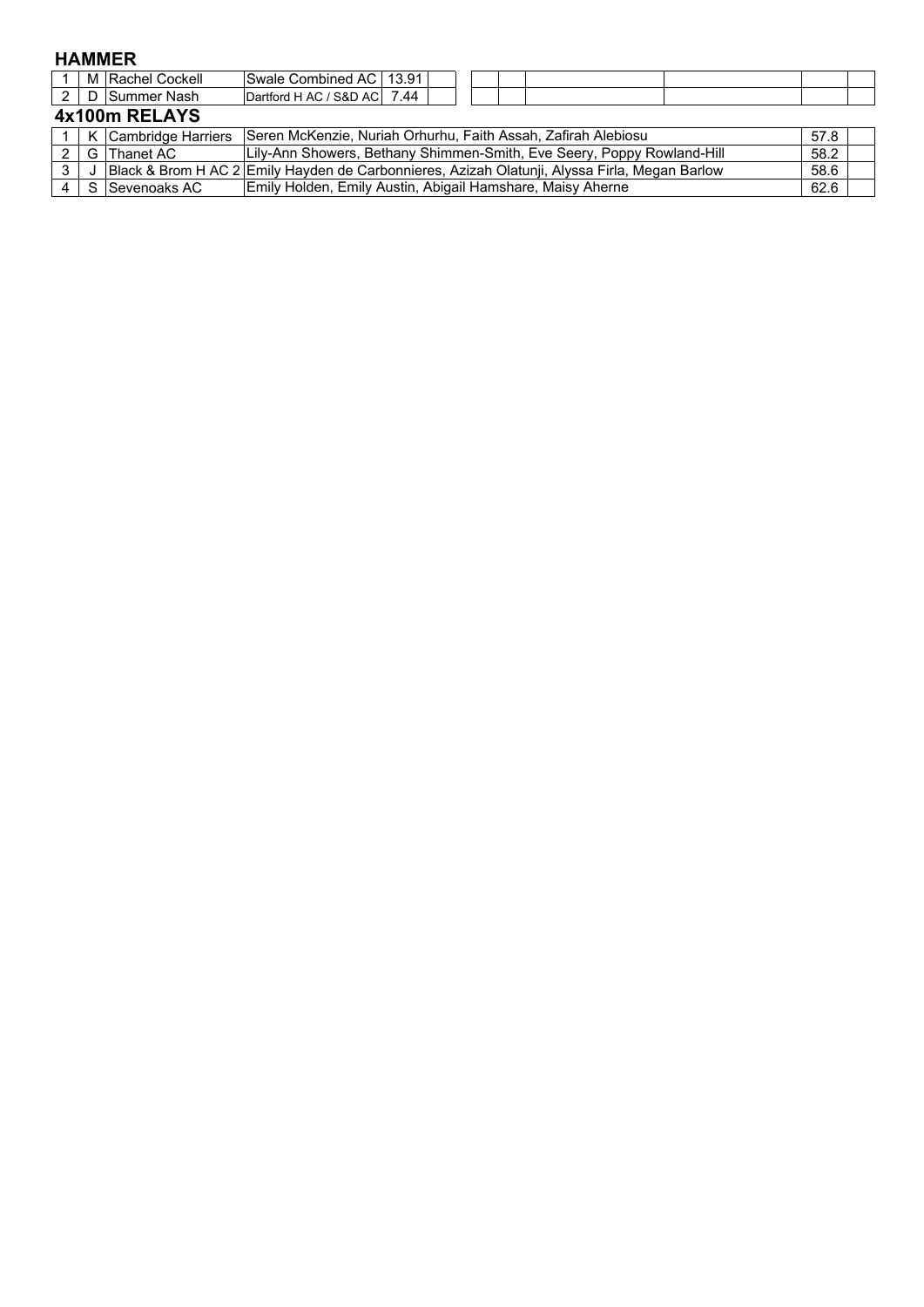# **KYAL - DIVISION 2 U15 GIRLS RESULTS 2nd June 2019 Tonbridge School, Tonbridge**

## **U15 Girls Points Results Overall Points Results**

|                |    | K Cambridge Harriers                                | 192   |     |    | K Cambridge Harriers                    |
|----------------|----|-----------------------------------------------------|-------|-----|----|-----------------------------------------|
| 2              | G  | Thanet AC                                           | 132.5 | 2   | S. | Sevenoaks AC                            |
| 3              | J  | <b>Blackheath &amp; Bromley Harriers AC 2</b>       | 88.5  | 3   |    | Blackheath & Bromley Harriers AC 2      |
|                | D  | Dartford Harriers AC / Swanley & District AC   72.5 |       |     | D  | Dartford Harriers AC / Swanley & Distri |
| 5 <sup>1</sup> | -S | Sevenoaks AC                                        | 68.5  | 5   |    | G Thanet AC                             |
| 6 I            |    | N Thanet Roadrunners AC                             | 40    | 6 I |    | M Swale Combined AC                     |
|                | V  | <b>Medway Phoenix</b>                               | 39    |     |    | Z   Paddock Wood AC / Folkestone RC 2   |
| 8 I            |    | Paddock Wood AC / Folkestone RC 2                   | 36    | 8   | V  | Medway Phoenix                          |
| 9              |    | M Swale Combined AC                                 | 27    | 9 I |    | N Thanet Roadrunners AC                 |
|                |    |                                                     |       |     |    |                                         |

After 46 of 46 events scored

|                | K Cambridge Harriers                           | 192   |   |   | K Cambridge Harriers                           | 599            | - 9            |
|----------------|------------------------------------------------|-------|---|---|------------------------------------------------|----------------|----------------|
| $\overline{2}$ | G Thanet AC                                    | 132.5 |   |   | S Sevenoaks AC                                 | $416.5$ 8      |                |
| 3 I            | Blackheath & Bromley Harriers AC 2             | 88.5  |   |   | Blackheath & Bromley Harriers AC 2             | 411            |                |
| 4              | D Dartford Harriers AC / Swanley & District AC | 72.5  |   |   | D Dartford Harriers AC / Swanley & District AC | $364.5 \mid 6$ |                |
| 5              | S ISevenoaks AC                                | 68.5  |   |   | G Thanet AC                                    | 350            | - 5            |
| 61             | N Thanet Roadrunners AC                        | 40    |   |   | M Swale Combined AC                            | 244            | $\overline{4}$ |
|                | V Medway Phoenix                               | 39    |   |   | Z   Paddock Wood AC / Folkestone RC 2          | 160            | -3             |
| 8 I            | Z Paddock Wood AC / Folkestone RC 2            | 36    | 8 | V | Medway Phoenix                                 | 113            | $\overline{2}$ |
| 9              | M Swale Combined AC                            | 27    | 9 |   | N Thanet Roadrunners AC                        | 112            |                |

| <b>A String</b>         |                    |                                              |                               |                   |                |                         | <b>B</b> String |                               |                                                 |                   |                |  |  |
|-------------------------|--------------------|----------------------------------------------|-------------------------------|-------------------|----------------|-------------------------|-----------------|-------------------------------|-------------------------------------------------|-------------------|----------------|--|--|
| Pos                     | Comp               | <b>Athlete</b>                               | Club                          | Perf              | Grade          | Pos                     | Comp            | <b>Athlete</b>                | Club                                            | Perf              | Grade          |  |  |
|                         | 100m<br>w/s<br>w/s |                                              |                               |                   |                |                         |                 |                               |                                                 |                   |                |  |  |
| 1                       | Κ                  | Shawanna Williams                            | <b>Cambridge Harriers</b>     | 12.9              | G <sub>2</sub> | 1                       | JJ              | Kilali Samuel-Horsfall Dejeva | Black & Brom H AC 2                             | 13.1              | G <sub>3</sub> |  |  |
| 2                       | J                  | Kelsey Calladine-Smith Black & Brom H AC 2   |                               | 13.4              | G4             | $\overline{c}$          |                 | <b>KK Chichi Cooper</b>       | <b>Cambridge Harriers</b>                       | 13.2              | G3             |  |  |
| $\overline{2}$          | D                  | Timileyin Olowofoyeku Dartford H AC / S&D AC |                               | 13.4              | G4             | 3                       |                 | <b>GG</b> Millie Vas          | Thanet AC                                       | 14.1              |                |  |  |
| 4                       | G                  | Grace Jakeman                                | Thanet AC                     | 13.8              |                | 4                       |                 | SS Dulcie Pascual             | Sevenoaks AC                                    | 14.6              |                |  |  |
| 4                       | S                  | <b>Erin Vallance</b>                         | Sevenoaks AC                  | 13.8              |                |                         |                 |                               |                                                 |                   |                |  |  |
| 6                       | м                  | Amelia Williams                              | Swale Combined AC             | 14.1              |                |                         |                 |                               |                                                 |                   |                |  |  |
| $\overline{7}$          | Ζ                  | <b>Elizabeth Ositelu</b>                     | Padd W AC / Folk RC 2         | 14.6              |                |                         |                 |                               |                                                 |                   |                |  |  |
| 8                       | N.                 | <b>Isobel Tyler</b>                          | Thanet RR AC                  | 15.0              |                |                         |                 |                               |                                                 |                   |                |  |  |
| 200m                    |                    |                                              | w/s                           |                   |                |                         |                 |                               | w/s                                             |                   |                |  |  |
| 1                       |                    | K Shawanna Williams                          | <b>Cambridge Harriers</b>     | 26.2              | G <sub>1</sub> | $\mathbf 1$             |                 |                               | DD Timileyin Olowofoyeku Dartford H AC / S&D AC | 27.5              | G4             |  |  |
| 2                       | N                  | Jenny Swandale                               | Thanet RR AC                  | $\overline{27.4}$ | G4             | 2                       |                 | <b>KK Chichi Cooper</b>       | <b>Cambridge Harriers</b>                       | 27.6              | G4             |  |  |
| 3                       |                    | Kodi-Rhys Agyeman                            | Black & Brom H AC 2           | 27.7              | G4             | 3                       |                 | GG Keira Hulks                | Thanet AC                                       | $28.\overline{6}$ |                |  |  |
| 4                       | S                  | Erin Vallance                                | Sevenoaks AC                  | 28.2              |                | 4                       | JJ              | Jessica Hennessey             | Black & Brom H AC 2                             | 28.8              |                |  |  |
| 5                       | G                  | Grace Jakeman                                | <b>Thanet AC</b>              | 28.2              |                | 5                       |                 | ZZ Abigail Exall              | Padd W AC / Folk RC 2                           | 29.5              |                |  |  |
| 6                       | V                  | Amira Thomas                                 | Medway Phoenix                | 28.8              |                | 6                       |                 | <b>NN</b> Isobel Tyler        | Thanet RR AC                                    | 30.8              |                |  |  |
| $\overline{7}$          | D                  | Chloe Brian                                  | Dartford H AC / S&D AC        | 29.1              |                | 7                       |                 | SS Rhianna Munn               | Sevenoaks AC                                    | 31.5              |                |  |  |
| 8                       | $\overline{Z}$     | Elizabeth Ositelu                            | Padd W AC / Folk RC 2         | 31.1              |                |                         |                 |                               |                                                 |                   |                |  |  |
| 800m                    |                    |                                              |                               |                   |                |                         |                 |                               |                                                 |                   |                |  |  |
| 1                       | N                  | Jenny Swandale                               | Thanet RR AC                  | $2:30.4$ G4       |                | 1                       |                 | NN Lola Sutton                | Thanet RR AC                                    | 2:37.8            |                |  |  |
| 2                       | V                  | Ella Webb                                    | Medway Phoenix                | 2:34.4            |                | 2                       |                 | JJ Alexia Araujo              | Black & Brom H AC 2 2:39.5                      |                   |                |  |  |
| 3                       | J                  | Emily De Backer                              | Black & Brom H AC 2           | 2:36.5            |                | 3                       |                 | KK Evie Ravenscroft           | <b>Cambridge Harriers</b>                       | 2:55.8            |                |  |  |
| 4                       | S                  | Rhianna Munn                                 | Sevenoaks AC                  | 2:48.7            |                |                         |                 |                               |                                                 |                   |                |  |  |
| 5                       | K.                 | Inez Rice                                    | Cambridge Harriers            | 2:51.7            |                |                         |                 |                               |                                                 |                   |                |  |  |
| 6                       | Ζ                  | Abigail Exall                                | Padd W AC / Folk RC 2 2:56.8  |                   |                |                         |                 |                               |                                                 |                   |                |  |  |
| 7                       | D                  | Giulia Mitroi                                | Dartford H AC / S&D AC 3:05.3 |                   |                |                         |                 |                               |                                                 |                   |                |  |  |
|                         |                    | 75m HURDLES                                  | w/s                           |                   |                |                         |                 |                               | w/s                                             |                   |                |  |  |
|                         |                    | GG Keira Hulks                               | Thanet AC                     | 13.5              |                | 1                       |                 | <b>KK</b> Cerys Daniels       | <b>Cambridge Harriers</b>                       | 13.7              |                |  |  |
| $\overline{2}$          | K.                 | Amirat Mohammed-Hassan                       | Cambridge Harriers            | 13.5              |                | $\overline{2}$          | G               | <b>Mabel Naisbitt</b>         | <b>Thanet AC</b>                                | 14.8              |                |  |  |
|                         |                    | 2000m Walk                                   |                               |                   |                |                         |                 |                               |                                                 |                   |                |  |  |
|                         |                    | K Hannah Atkinson                            | <b>Cambridge Harriers</b>     | 11:50.4           |                |                         |                 |                               |                                                 |                   |                |  |  |
|                         |                    | <b>HIGH JUMP</b>                             |                               |                   |                |                         |                 |                               |                                                 |                   |                |  |  |
|                         | K.                 | <b>Kacey Walters</b>                         | <b>Cambridge Harriers</b>     | 1.60              | G <sub>1</sub> | 1                       |                 | <b>KK</b> Cerys Daniels       | <b>Cambridge Harriers</b>                       | 1.35              |                |  |  |
| $\overline{c}$          |                    | G Scarlett Whittle                           | Thanet AC                     | 1.40              |                |                         |                 |                               |                                                 |                   |                |  |  |
|                         |                    | <b>LONG JUMP</b>                             |                               |                   |                |                         |                 |                               |                                                 |                   |                |  |  |
| 1                       |                    | K Kacey Walters                              | <b>Cambridge Harriers</b>     | 4.88              | G <sub>3</sub> | 1                       |                 | KK Maja Crofts                | <b>Cambridge Harriers</b>                       | 3.88              |                |  |  |
| $\overline{2}$          |                    | <b>ZZ</b> Abigail Exall                      | Padd W AC / Folk RC 2         | 4.19              |                | $\overline{\mathbf{c}}$ | G               | Grace Jakeman                 | Thanet AC                                       | 3.71              |                |  |  |
| 3                       |                    | <b>GG</b> Keira Hulks                        | Thanet AC                     | 4.17              |                | 3                       | S               | Dulcie Pascual                | Sevenoaks AC                                    | 3.61              |                |  |  |
| 4                       | V                  | Amira Thomas                                 | Medway Phoenix                | 4.12              |                | 4                       | Ζ               | <b>Elizabeth Ositelu</b>      | Padd W AC / Folk RC 2                           | 3.51              |                |  |  |
| 5                       |                    | SS Erin Vallance                             | Sevenoaks AC                  | 3.68              |                | 5                       |                 | DD Giulia Mitroi              | Dartford H AC / S&D AC                          | 3.16              |                |  |  |
| 6                       | D                  | Chloe Brian                                  | Dartford H AC / S&D AC        | 3.56              |                |                         |                 |                               |                                                 |                   |                |  |  |
|                         | <b>SHOT</b>        |                                              |                               |                   |                |                         |                 |                               |                                                 |                   |                |  |  |
| 1                       | Κ                  | Cleo Agyepong                                | <b>Cambridge Harriers</b>     | 12.74             | G <sub>1</sub> | 1                       |                 | G Mabel Naisbitt              | Thanet AC                                       | 6.89              |                |  |  |
| $\overline{\mathbf{c}}$ |                    | GG Millie Vas                                | Thanet AC                     | 8.68              | G4             | 2                       |                 | KK Maria Agbalaya             | <b>Cambridge Harriers</b>                       | 6.83              |                |  |  |
| 3                       |                    | M Amelia Williams                            | Swale Combined AC             | 8.42              | G4             | 3                       | J               | Kilali Samuel-Horsfall Dejeva | Black & Brom H AC 2                             | 5.73              |                |  |  |
| 4                       | JJ                 | Sofia Loader                                 | Black & Brom H AC 2           | 6.08              |                | 4                       |                 | DD Giulia Mitroi              | Dartford H AC / S&D AC                          | 5.44              |                |  |  |
| 5                       | D                  | Ani Dexter                                   | Dartford H AC / S&D AC        | 5.96              |                |                         |                 |                               |                                                 |                   |                |  |  |
| 6                       | S                  | <b>Amber Bowers</b>                          | Sevenoaks AC                  | 5.32              |                |                         |                 |                               |                                                 |                   |                |  |  |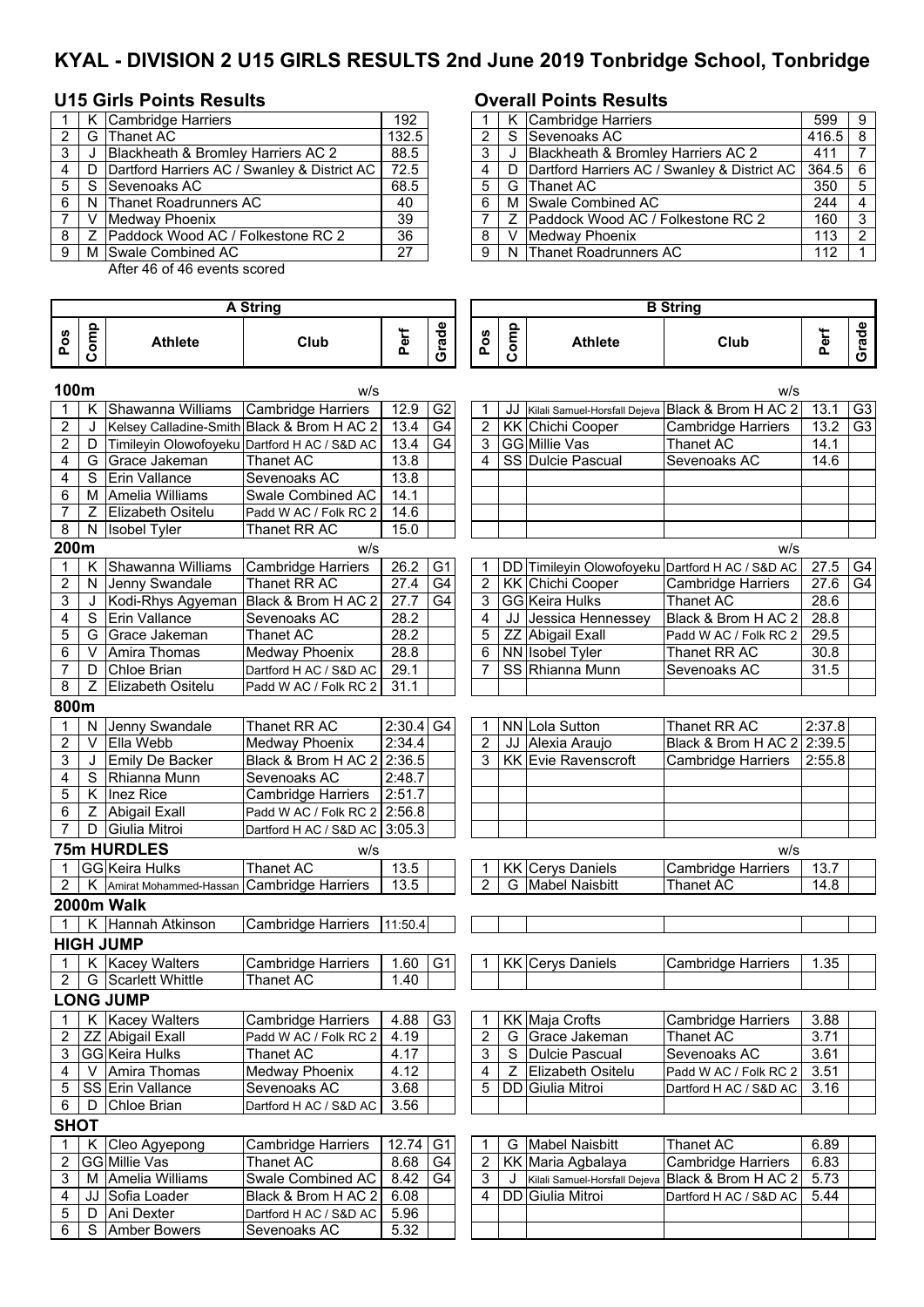#### **HAMMER**

| --------------- |   |                            |                             |                        |    |  |  |  |  |
|-----------------|---|----------------------------|-----------------------------|------------------------|----|--|--|--|--|
|                 | M | Williams<br><b>IAmelia</b> | <b>ISwale Combined AC I</b> | 27.50                  | G4 |  |  |  |  |
| -               |   | Dexter<br>Ani              | ' S&D AC<br>Dartford H AC / | 1.76<br>$\overline{A}$ |    |  |  |  |  |
| ີ               | ت | Scarlett Whittle           | Thanet AC                   | 9.28                   |    |  |  |  |  |
|                 |   |                            |                             |                        |    |  |  |  |  |

### **JAVELIN**

|  | G IMabel Naisbitt                         | Thanet AC                      | 16.36 |  | KK Abigail Babalola  | Cambridge Harriers     | 12.69 |
|--|-------------------------------------------|--------------------------------|-------|--|----------------------|------------------------|-------|
|  | Amirat Mohammed-Hassan Cambridge Harriers |                                | 16.32 |  | I VV lAmira Thomas   | <b>IMedway Phoenix</b> | 9.89  |
|  | <b>IDDIChloe Brian</b>                    | Dartford H AC / S&D AC   16.15 |       |  | <b>GG Millie Vas</b> | Thanet AC              | 8.76  |
|  | I S Amber Bowers                          | <b>Sevenoaks AC</b>            | 15.62 |  |                      |                        |       |
|  | IElla Webb                                | Medway Phoenix                 | 11.18 |  |                      |                        |       |

|               | KK Abigail Babalola  | Cambridge Harriers    | 12.69 |  |
|---------------|----------------------|-----------------------|-------|--|
| $\mathcal{P}$ | VV Amira Thomas      | <b>Medway Phoenix</b> | 9.89  |  |
|               | <b>GG</b> Millie Vas | lThanet AC            | 8.76  |  |
|               |                      |                       |       |  |
|               |                      |                       |       |  |

#### **RELAYS 4x100m**

|                |        |                  | K Cambridge Harriers Chichi Cooper, Franchesca Iwegbu, Shawanna Williams, Amirat Mohammed-Hassan            | 53.0   |  |
|----------------|--------|------------------|-------------------------------------------------------------------------------------------------------------|--------|--|
| 2              |        |                  | J Black & Brom H AC 2 Amelia Middleton, Kodi-Rhys Agyeman, Kilali Samuel-Horsfall Dejeva, Jessica Hennessey | 54.7   |  |
|                |        | G Thanet AC      | Millie Vas, Keira Hulks, Sophia Baker, Grace Jakeman                                                        | 55.0   |  |
|                |        | 4 S Sevenoaks AC | Rhianna Munn, Dulcie Pascual, Amber Bowers, Erin Vallance                                                   | 58.1   |  |
|                | 4x300m |                  |                                                                                                             |        |  |
|                |        |                  | Black & Brom H AC 2 Amelia Middleton, Sofia-Plum Maher, Isabella Louth, Olivia Wauters                      | 3:14.8 |  |
| $\overline{2}$ |        |                  | K Cambridge Harriers Maja Crofts, Nikol Crofts, Maria Agbalaya, Inez Rice                                   | 3:20.6 |  |
|                |        |                  |                                                                                                             |        |  |